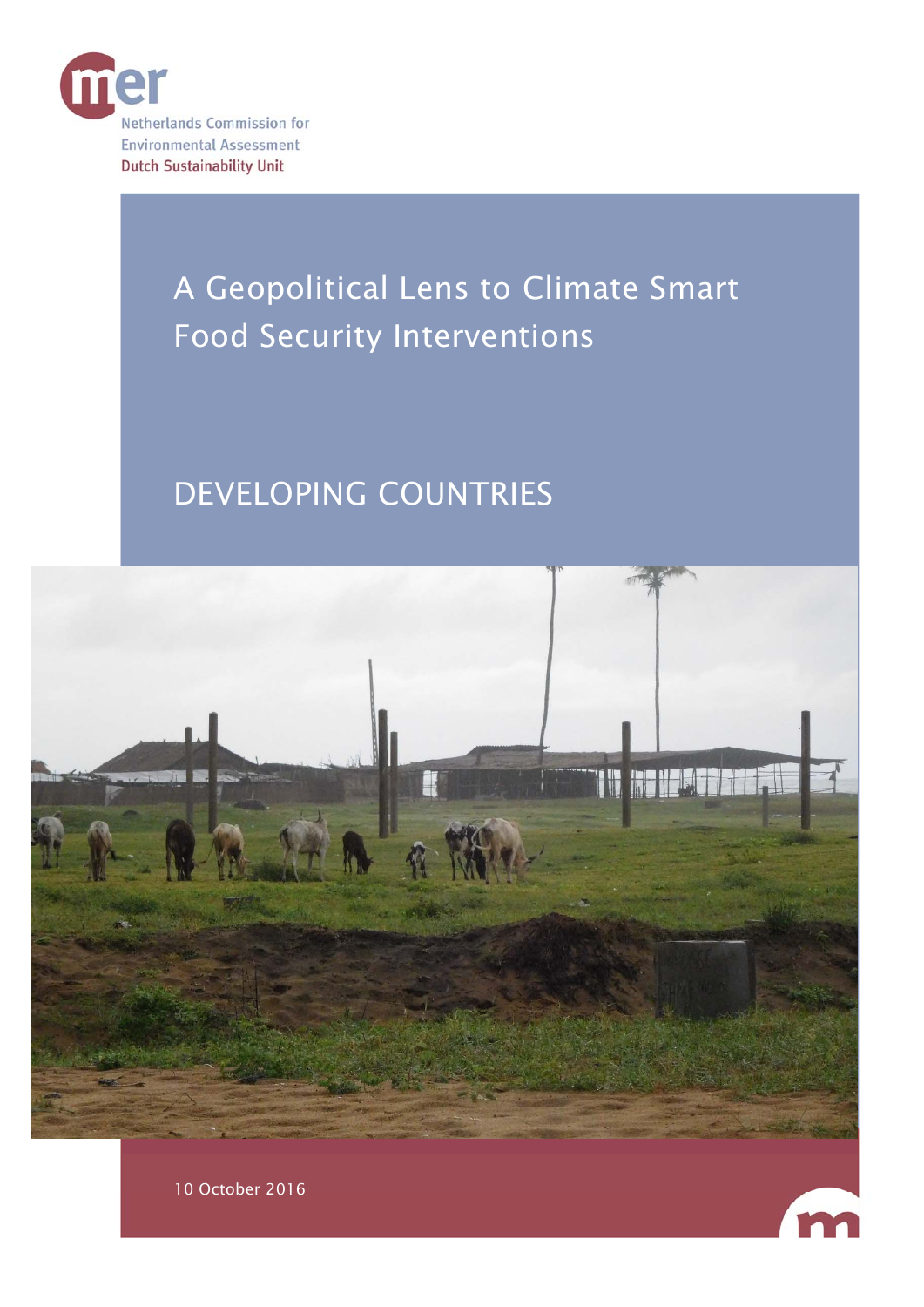## <span id="page-1-0"></span>Advisory Report by the Dutch Sustainability Unit

| Subject                                       | A Geopolitical Lens to Climate Smart Food Security Interventions                                   |
|-----------------------------------------------|----------------------------------------------------------------------------------------------------|
| To                                            | Mr Jeroen Rijniers, Mr Paul van de Logt,<br>the Netherlands Ministry of Foreign Affairs (MFA)      |
| <b>From</b>                                   | the Dutch Sustainability Unit of the Netherlands Commission for<br><b>Environmental Assessment</b> |
| Technical secretary<br><b>Quality Control</b> | Mr Sibout Nooteboom<br>Mr Reinoud Post                                                             |
| <b>Experts consulted</b>                      | Mr Ruerd Ruben, Mr Marcel van Asseldonk, Mr Wil Hennen                                             |
| Wider expert group                            | Mr Rudy Rabbinge, Mr Jan Verhagen, Ms Louise van Schaik,<br>Mr Jeroen Rijniers                     |
| Reference                                     | 7184                                                                                               |

The Dutch Sustainability Unit is hosted by the Netherlands Commission for Environmental Assessment at the request of the Ministry of Foreign Affairs. The views expressed in this publication are those of the DSU and do not necessarily reflect the views and policies of the Netherlands Government.

-

Contact: W: www.dsu.eia.nl T: 030-2347653 E: dsu@eia.nl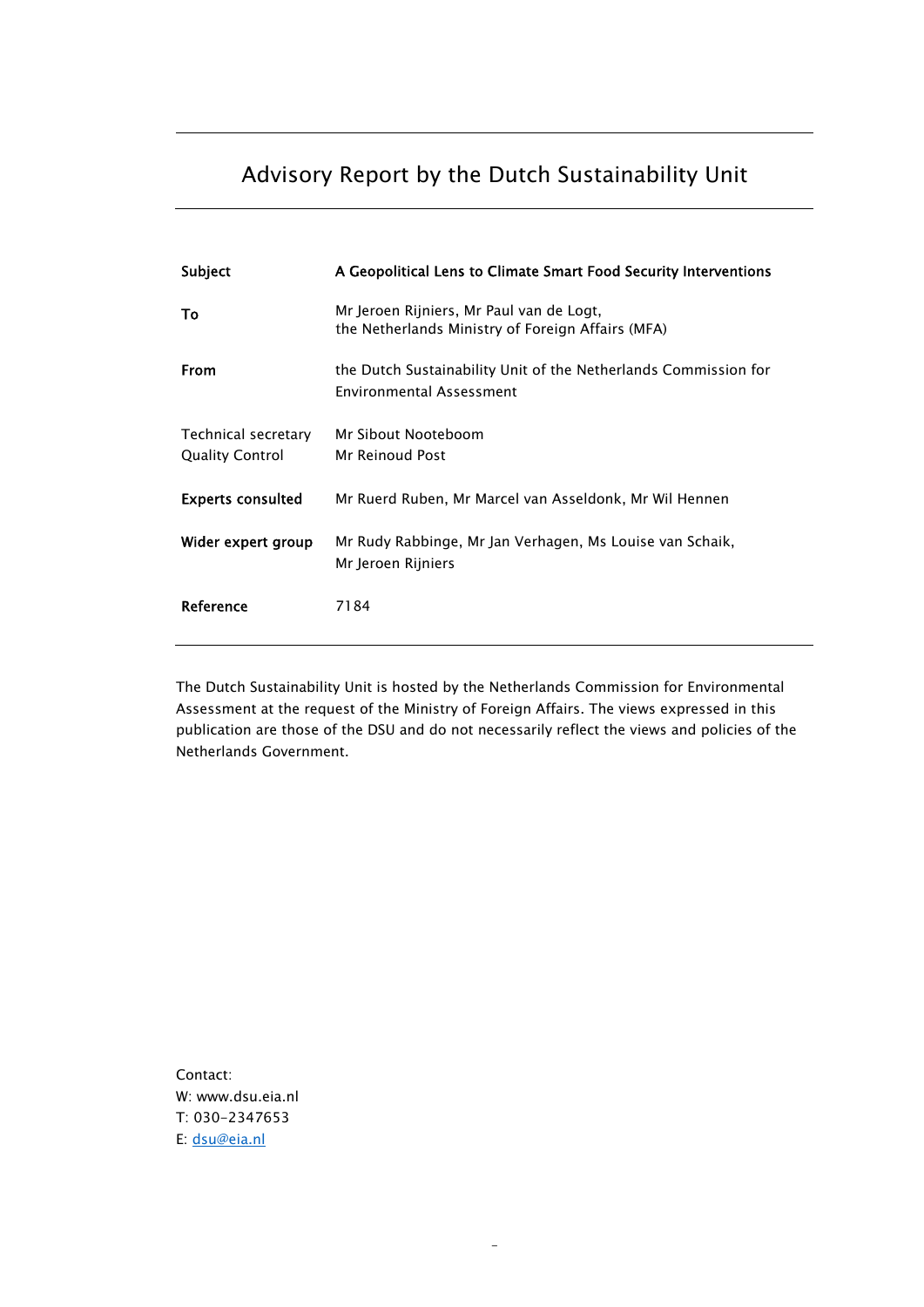### Table of contents

| $\overline{1}$ . |                                                                       |
|------------------|-----------------------------------------------------------------------|
| 2.               |                                                                       |
| 3.               |                                                                       |
| 4.               |                                                                       |
| 4.1              |                                                                       |
| 4.2              | Which analysis is required to design climate smart food and nutrition |
|                  |                                                                       |
| -5.              |                                                                       |
| 5.1              | What is needed for mapping opportunities for climate smart FNS        |
|                  |                                                                       |
| 5.2              | How should such a map deal with the heterogeneity of food systems and |
|                  |                                                                       |
| 6.               |                                                                       |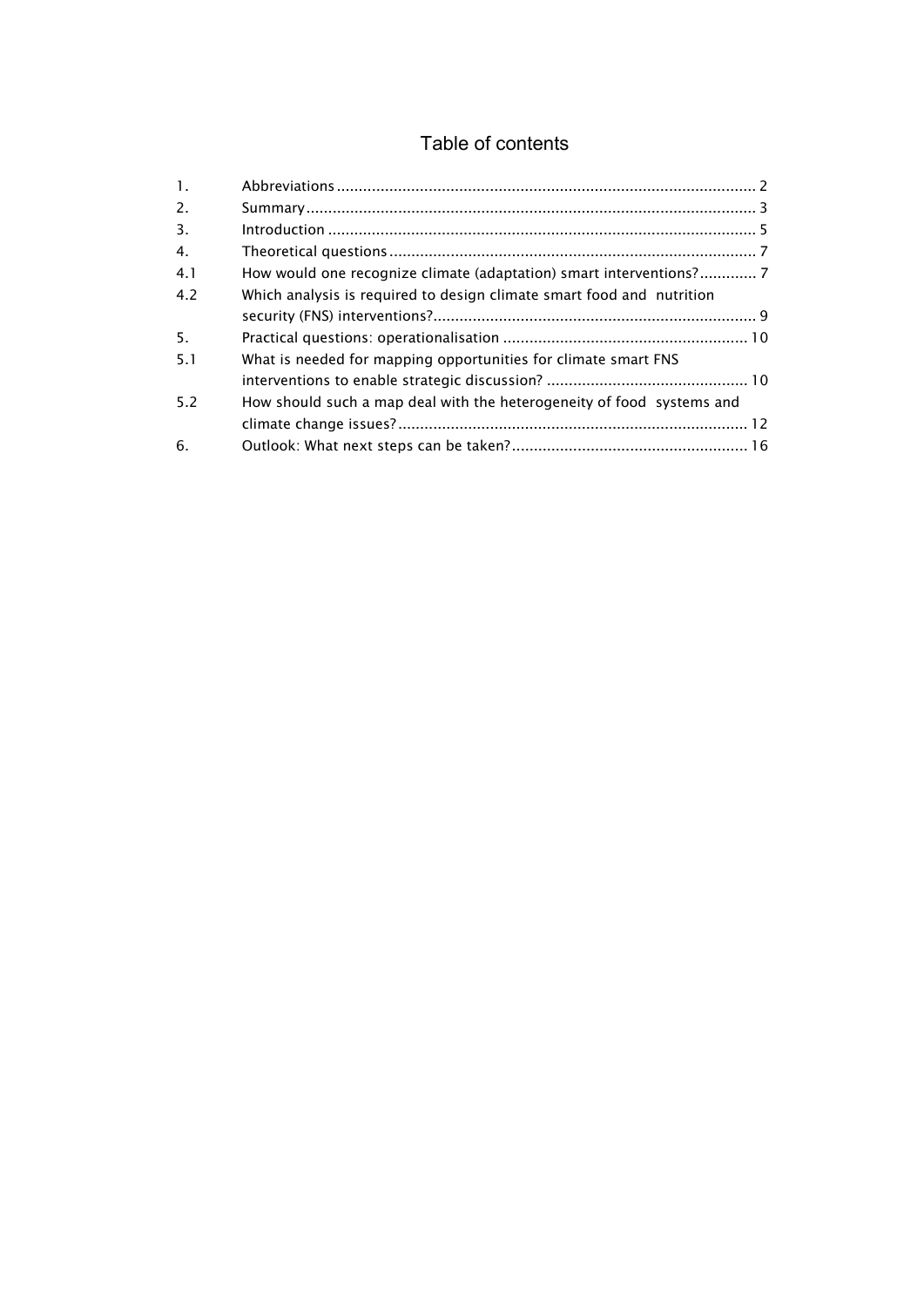# 1. Abbreviations

- CSA Climate-smart agriculture
- DGIS Directorate General for International Cooperation (of the Ministry of Foreign Affairs)
- DSU Dutch Sustainability Unit
- FDI Foreign Direct Investment
- FNS Food and Nutrition Security
- GIS Geographic Information Systems
- WUR Wageningen University and Research Centre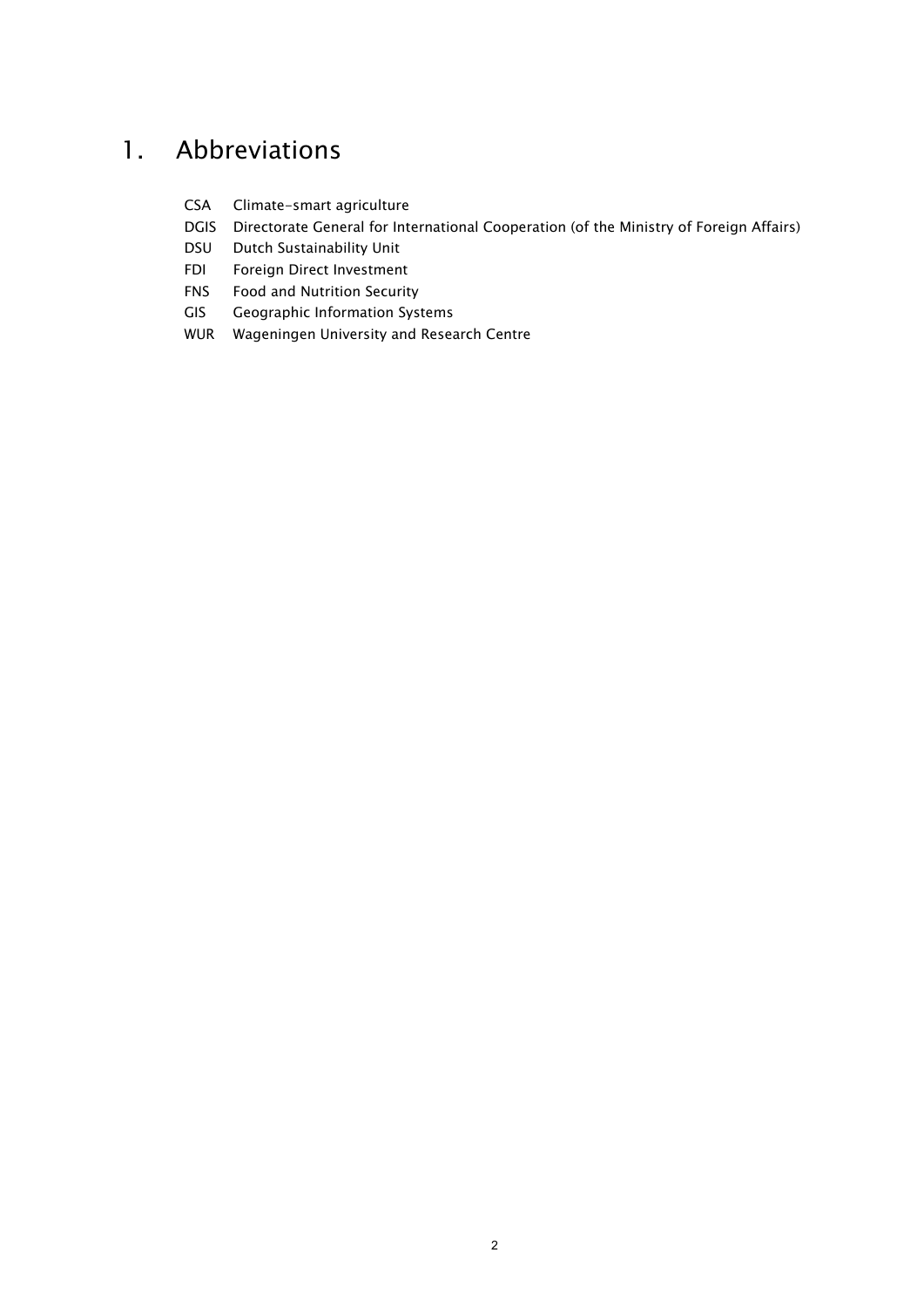## 2. Summary

The Netherlands has the objective to contribute to food and nutrition security and to climate goals by means of trade and aid. Reconsideration of the areas and countries of focus would benefit from a communicative geographic analysis that is easy to perform. Against this background DSU has answered the following questions at the request of DGIS.

#### Theoretical question: Is a geographic identification of areas with high potential for effective climate smart aid and trade interventions in theory possible?

Yes. Areas can be identified on map with high demand for food system interventions, by integrating factors like food and nutrition demand, yield potential and yield gap, and stability of governance. Distance to areas in need of food that are less likely to become sustainable producers (e.g. conflict areas) can be added to the map. Demand for interventions can be crossed with areas that have high opportunity for effective adaptation or mitigation measures. The latter can be based on production systems and populations in critical situations and therefore sensitive to climate change. Of these, the former is based on historic data for climate, soil and water availability, the latter based on living standards. The edges of areas with high demand for interventions can be sharply drawn with a small grid size GIS analysis based on all these assumptions, even if climate change itself is difficult to forecast with precision. Such a map may produce a surprising image of areas where trade and aid interventions would be most effective. Experts may then interpret the map and build a narrative to feed strategy development.

#### Practical question: Is it possible to operationalise this theoretical method in a practical and useful way?

Highly likely. The theoretical concept has been operationalised with a GIS system managed by the WUR on the basis of open source small grid data. It was applied to Mali and Burkina Faso, yielding a transboundary map of high (and low, medium) potential areas. This preliminary method has been discussed in detail in a wider expert group (see [Colophon](#page-1-0) for the composition of the group) which believes that, with some modifications to the nature of basic data and their aggregation, meaningful maps can be produced. It is also likely that for any country, agro-economic and climate/water experts can be found capable enough to interpret the map and build a strategically useful narrative with limited effort. Experts may also give their views about the kind of opportunities for climate smart aid and trade interventions that are linked to areas on the map (e.g. where are the opportunities? At which scale do they occur? Which supply chains and institutional measures are opportune?). Strategists can use this geographic analysis to identify the jurisdictions to work together with to develop interventions. These jurisdictions may be located in parts of countries or in several countries. The method can be applied in theory for any country or region in the world (but it is discouraged to present GIS outcomes without an expert interpretation).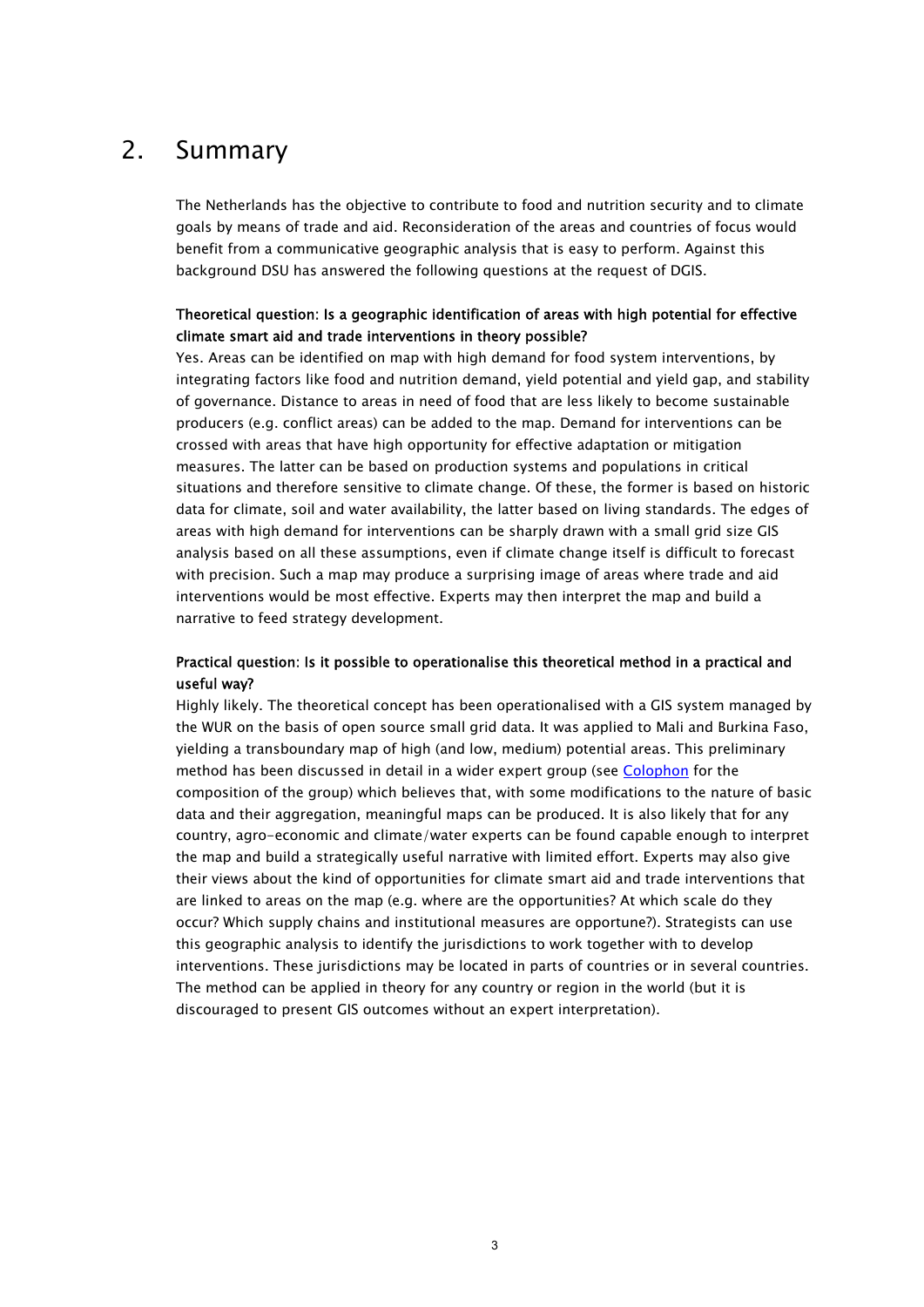#### Outlook: What next steps can be taken?

Following further steps are suggested:

- The method can be further operationalized and adapted as a tool to support development of Multi-Annual Strategic Plans, food security investment plans, and serve as input to the appraisal of potential geopolitical externalities of climate resilience, like migration effects.
- The technical tool can be associated with a model to organise its application in a meaningful way (providing accurate expert interpretation and narratives about the maps).
- The improved tool and organisation model may be tested with the envisaged target group: the planning aid and trade strategists.

If successful, the method can be widely applied to make aid and trade aimed at food and nutrition security more climate-smart.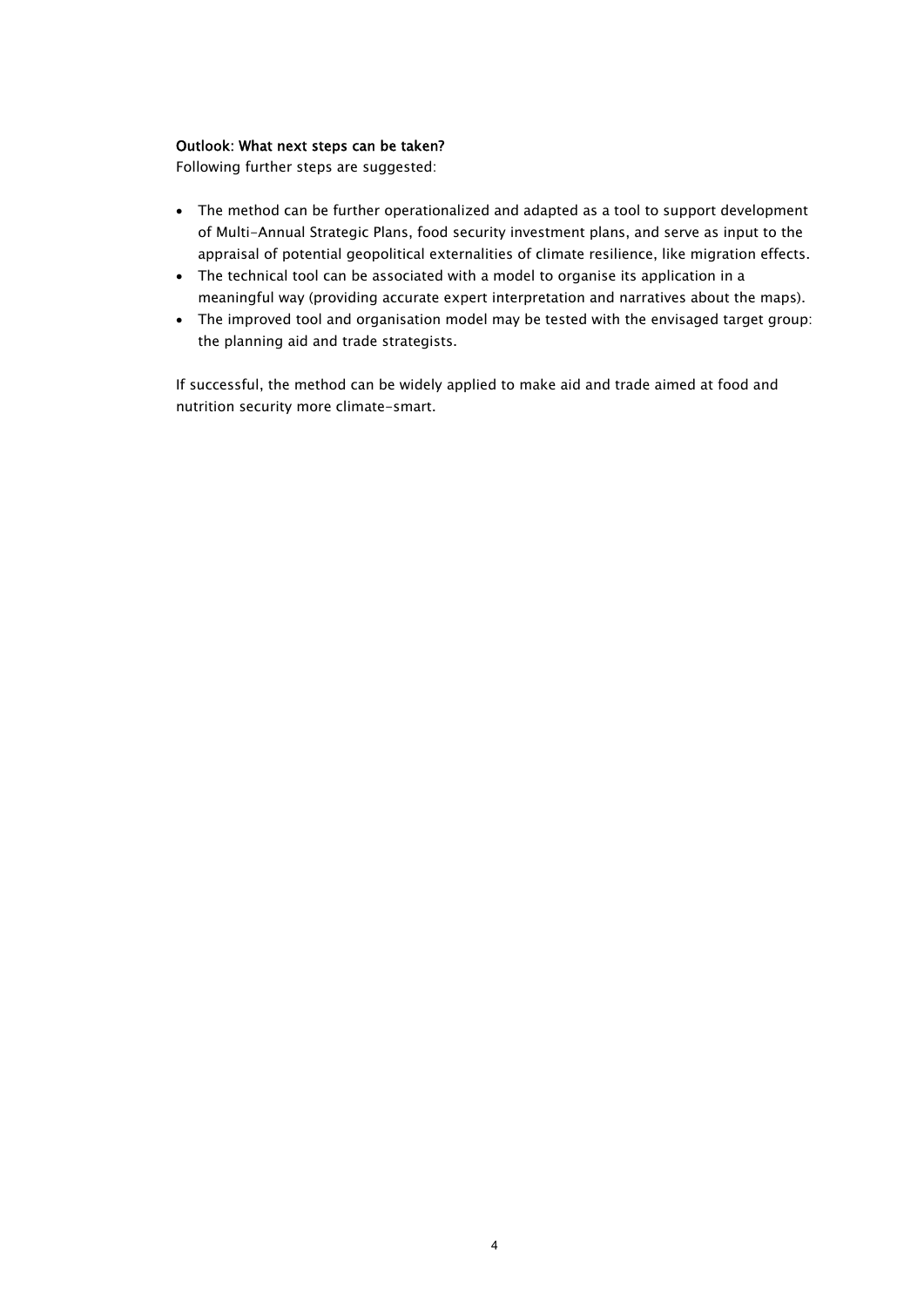# 3. Introduction

The Food and Nutrition Security (FNS) and Climate Change (CC) clusters of the Dutch Directorate General for International Cooperation (DGIS) have asked the Dutch Sustainability Unit (DSU) to assess possibilities of applying a geopolitical climate 'lens" to food security interventions.

In a first phase, the DSU, with experts at Wageningen University & Research, has prepared an "attention point" of making Dutch FNS programmes "climate smart"1. This does not affect the primary objectives of these programmes. In a second phase, DGIS asked DSU to review possibilities of assessing which types of interventions into food security are climate smart in the first place: this time affecting their primary objectives. Which focus should such interventions have? How is this focus induced by climate change and related geopolitical considerations (i.e. assuming climate change operates as a threat multiplier particularly through its effects on food and water scarcity)? Can opportunities for climate smart FNS be mapped out for ex-ante appraisal? In a later stage, these opportunities may be compared to the actual Dutch portfolio.

This is not a simple question, as it pertains to the definition of "climate smart", "geopolitical", "FNS", "interventions" and "focus". A method needs to be developed, operationalised and employed to inform choices regarding investments which are designed to contribute to the international climate change objectives agreed upon in Paris, food security and the promotion of political stability. A decision was taken for phase 2 to become a feasibility study, which for reasons of simplicity would leave out climate change mitigation and be limited to sub-Saharan Africa. It may inform decision-making about interventions of the Dutch government and of the private sector home-based in the Netherlands.

The Paris Agreement (of December 2015) asks for "recommendations for integrated approaches to avert, minimize and address displacement related to the adverse impacts of climate change". The Dutch Cabinet indicates in its letter to the Parliament dated 8 February 2015, that "its premise is that climate change already has consequences for security and that will exacerbate in the future. Whereas the causality is complex, climate change is assumed to have a catalysing effect on other development problems, especially in fragile states. Therefore, the Cabinet considers a climate lens to be indispensable for any diplomat".

The current project does not have the objective to unravel causality between climate change, food security and geopolitical security as such. Alleviation of poverty and malnutrition for all people in sub-Saharan Africa may not be a sufficient condition for conflict security, but DGIS assumes that it is a necessary step to reduce the risk of insecurity. With this in mind, it wants to know if, and how, climate change should influence strategic choices in designing food security interventions.

 $\overline{a}$ 

<sup>1</sup> See dsu.eia.nl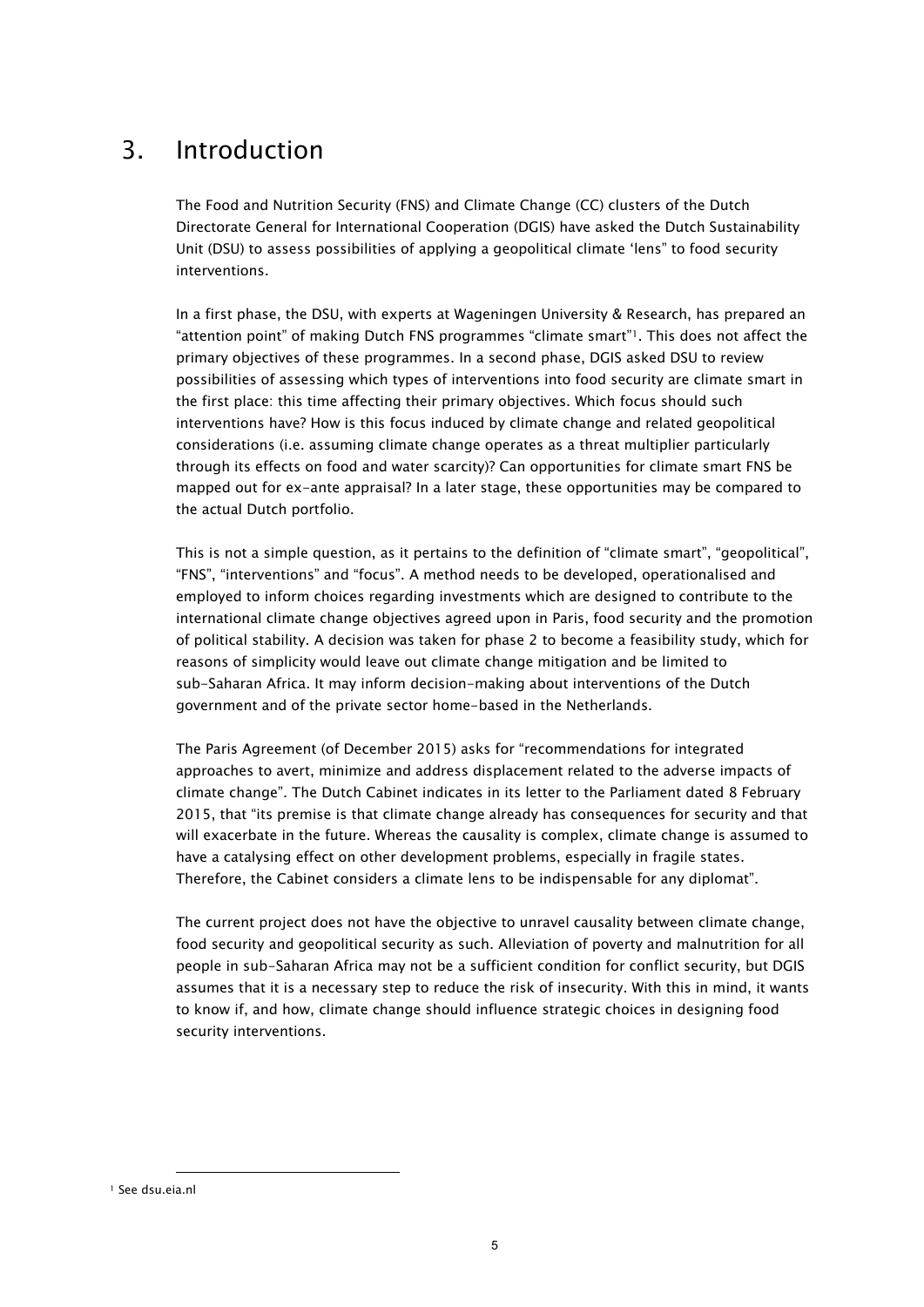Theoretically, in most of Africa crop yields can be three folded by land upgrading and intensification, even under conditions of climate change.2 However, currently, this is only achieved in few places. Previous breadbaskets of Africa like Zimbabwe no longer provide food exports due to failing governance systems, which has even resulted in degraded lands. Should expectations of effective governance3 be taken into consideration when designing interventions? Should transitions in food systems (the potential threefold yield rise) earn more attention than helping the resilience of traditional systems? And how should climate change scenarios – with a differentiated geographic impact - affect such priorities?

To structure these questions and determine a way ahead, DGIS has asked the DSU to address the following questions:

#### Theoretical question: Is a geographic identification of areas with high potential for effective climate smart aid and trade interventions in theory possible?

- How would one recognize climate (adaptation) smart interventions into the FNS system of sub-Saharan Africa? (Definition/delineation)?
- Which analysis other than already available through the phase 1 report is needed to design such interventions? (Appraisal criteria)?

#### Practical question: Is it possible to operationalise this theoretical method in a practical and useful way?

- What is needed for mapping opportunities for climate smart FNS interventions for sub-Saharan Africa to enable strategic discussion?
- How should such a map deal with the heterogeneity of food systems and climate change issues across Africa, and the economic relationship between regions in Africa?

#### Outlook: What next step can be taken?

If DGIS thinks the answers to previous questions are promising, how can it further stimulate discussion about climate mart FNS interventions?

The DSU has invited experts from Wageningen UR and Clingendael Institute to jointly answer these questions. From DGIS, Jeroen Rijniers has co-read this paper. The draft report has been circulated among other experts and discussed with most of them on 12 September 2016. See colophon for details.

l

<sup>2</sup> Source: Maja Slingerland (2014),

<sup>3</sup> see: Mandemaker, Bakker & Stoorvogel (2011); this study suffers, however, from methodological flaws since cross-section and time series data are combined and a multi-level approach should have been applied to identify the specific effects of governance on agricultural growth.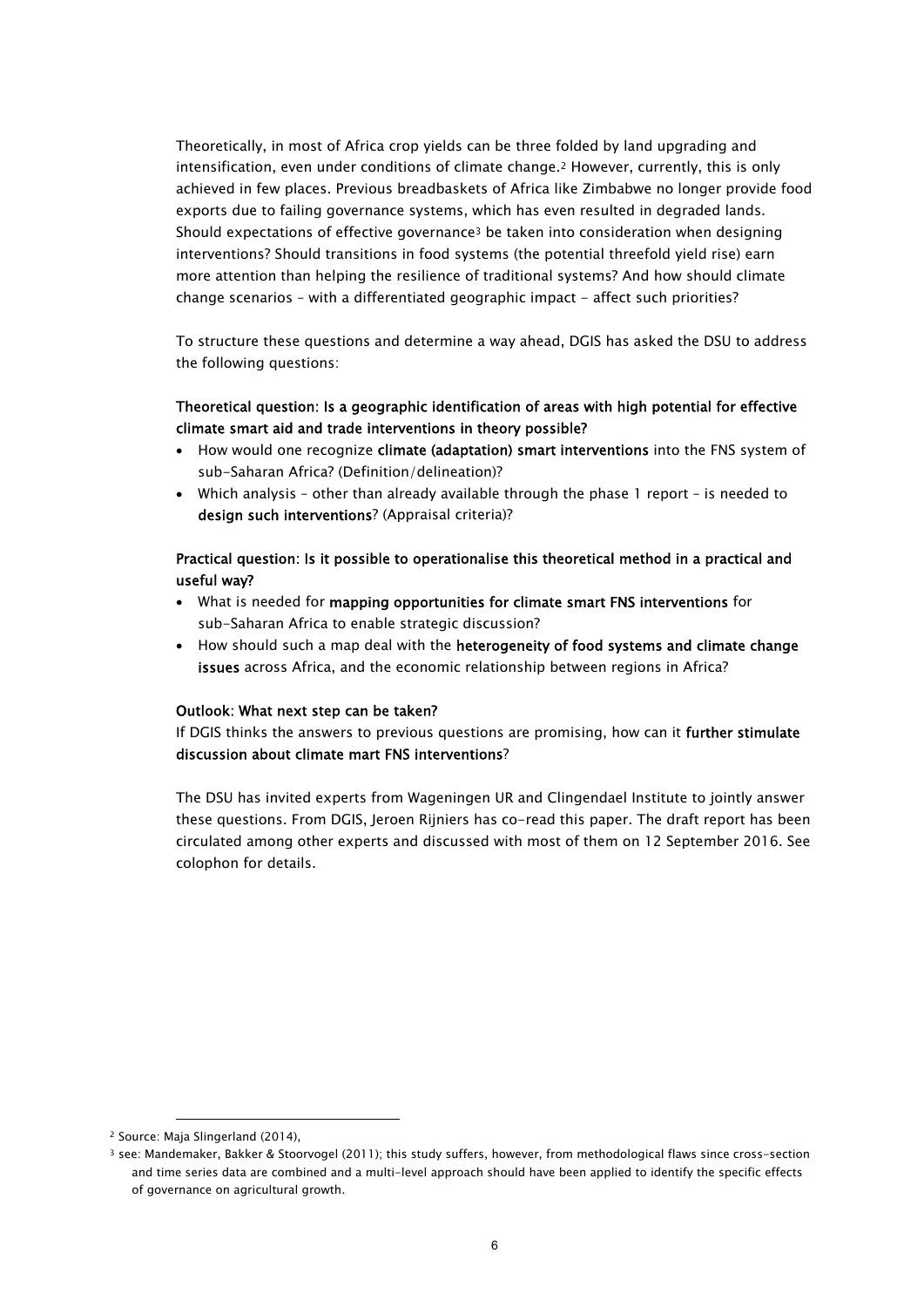# 4. Theoretical questions

### 4.1 How would one recognize climate (adaptation) smart interventions?

According to DGIS policy, Dutch development aid should take climate change into consideration, making it "climate smart". This may be interpreted as the ambition of achieving development cooperation objectives, whilst at the same time also making use of opportunities to reduce greenhouse gas emissions, and reducing the impact of climate change (i.e. adaptation). This ambition is closely related to the Sustainable Development Goals set for 2030 agenda and the international initiative on climate smart agriculture.

International obligations to finance climate change mitigation and adaptation have been measured by means of so-called OECD Rio Markers, which are based on (ex- ante) donor intention rather than (predicted ex post) impact. The Paris Agreement in the UNFCCC process (December 2015) "recognizes the fundamental priority of safeguarding food security and ending hunger, and the particular vulnerabilities of food production systems", and aims at "increasing the ability to adapt to the adverse impacts of climate change and foster climate resilience and low greenhouse gas emissions development, in a manner that does not threaten food production".

The above does not really help to further specify the nature of climate smart interventions to alleviate poverty and malnutrition. It seems in the spirit of the Dutch policy to assume that such interventions are climate (adaptation) smart if:

- They are designed in such a way that climate change will not unnecessarily go at the expense of reaching their primary goal (Climate Robustness). Such design principles have already been identified in first DSU report and will not be considered further hereafter.
- They are designed to achieve most impact per unit input in terms of reduction of poverty and malnutrition in Africa, taking into account the impact of climate change (Climate Efficiency). Design has therefore to take into consideration the potential of producing food and making it available to people affected by climate change. This potential is likely to depend on circumstances that highly vary across Africa.
- They are able to cope with expected climate impacts in a mid to longer term perspective, whilst taking account of changing economic, political and demographic conditions. This means that these interventions contribute most to reliable and responsive food security systems which should be flexible enough to adapt to changing conditions like urbanisation (Climate Resilience).
- The climate smartness (with the above criteria) is shown through an analysis that takes the long term into consideration, as many climate scenarios in particular forecast structural change in the long term. This analysis should be shared by all stakeholders who have some role in the intervention (Climate Sustainability).

To move these criteria (Climate Robustness, Climate Efficiency, Climate Resilience and Climate Sustainability) beyond the level of good intentions, they need to be operationalised, for which we do proposals hereafter. We do not operationalise hereafter each criterion individually, but the whole set at once: in such a way it is not a problem if there is overlap between the criteria.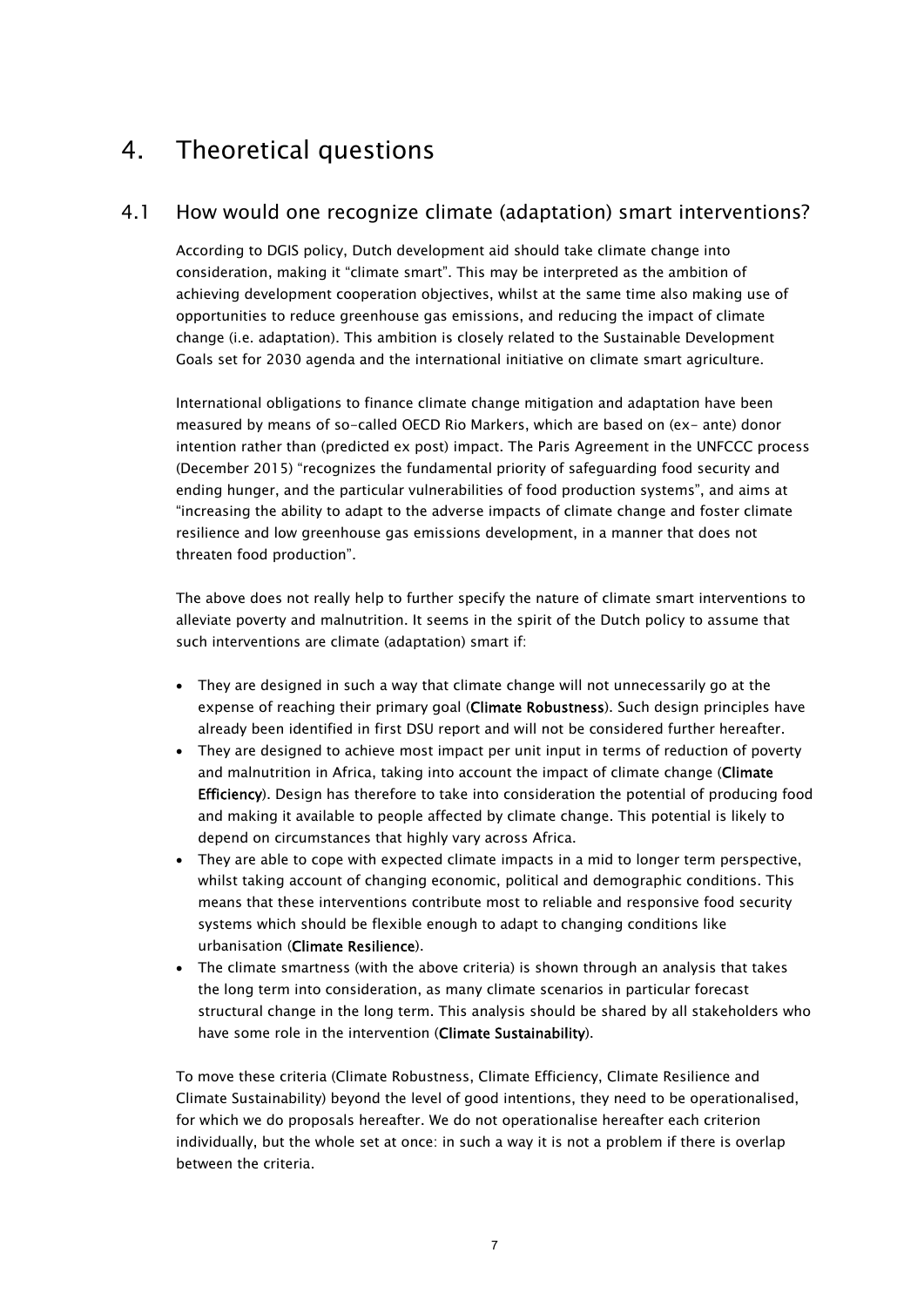It is not expected that, without changing geographic focus, the whole Dutch FNS portfolio in Africa can be redesigned in such a way that it fully meets these criteria, but a discussion about the benefits of partial redesign may be useful. In addition, this new thinking about climate smart FNS may also affect the nature of interventions. The following table gives an idea of the adjustment variables interventions should be designed for4.

| Change pattern            | Time frame | <b>Adjustment variables</b>  |
|---------------------------|------------|------------------------------|
| <b>Climate Efficiency</b> | Short-term | Changes in Farming systems   |
|                           |            | (input use intensity)        |
| Climate Resilience        | Mid-term   | Integration into Food Chains |
|                           |            | (transactions, prices)       |
| Climate Sustainability    | Long term  | Responsiveness & adaptive    |
|                           |            | capacity of Food Systems     |

#### Non-technical assumptions

 $\overline{a}$ 

With a view to the above mentioned Cabinet letter to the Parliament (8 February 2015), the criteria set above as covering climate smart interventions requires two non—technical assumptions:

- Willingness to assume a positive causal correlation between food security and stability. Interventions in food systems that are affected by climate change may also be considered to be climate smart if they are designed to reduce political instability. This is not a new criterion if we assume that comparable levels of food insecurity cater to comparable levels of political instability, anywhere in Africa. Both objectives then will coincide. In reality, this assumption may not be true. Some cities may be well nourished and the marginal effect of more food security in these cities may not cater to less marginal effect on stability than in less well-nourished cities. On the other hand, the better-provided cities may attract migrants, which would balance out the difference. This relationship is not well understood and therefore hard to operationalise.
- Willingness to prioritize long-term resilience over short-term food security in the most vulnerable areas. Does a donor want to invest with priority in areas where aid effectiveness might be lower in terms of "livelihoods saved on the short term", but higher in terms of net return on investments? In the latter case, people may migrate to safe areas, at a larger scale resulting in more long-term stability.

For the sake of argument, we assume there is a willingness to assume a positive relationship between resilience and effective governance on the one hand and "strong market infrastructure" on the other hand (see also below), and to prioritize long-term large scale stability. In future research it might be relevant, though, to look more closely into the relationship between food interventions, political stability and the possible contribution to preventing conflict.

<sup>4</sup> This integrates with the recommendations done in the climate lens 1 report, where the question has been answered in the reverse way: by assuming an intervention's FNS objectives already are defined and it may be adjusted to become more climate smart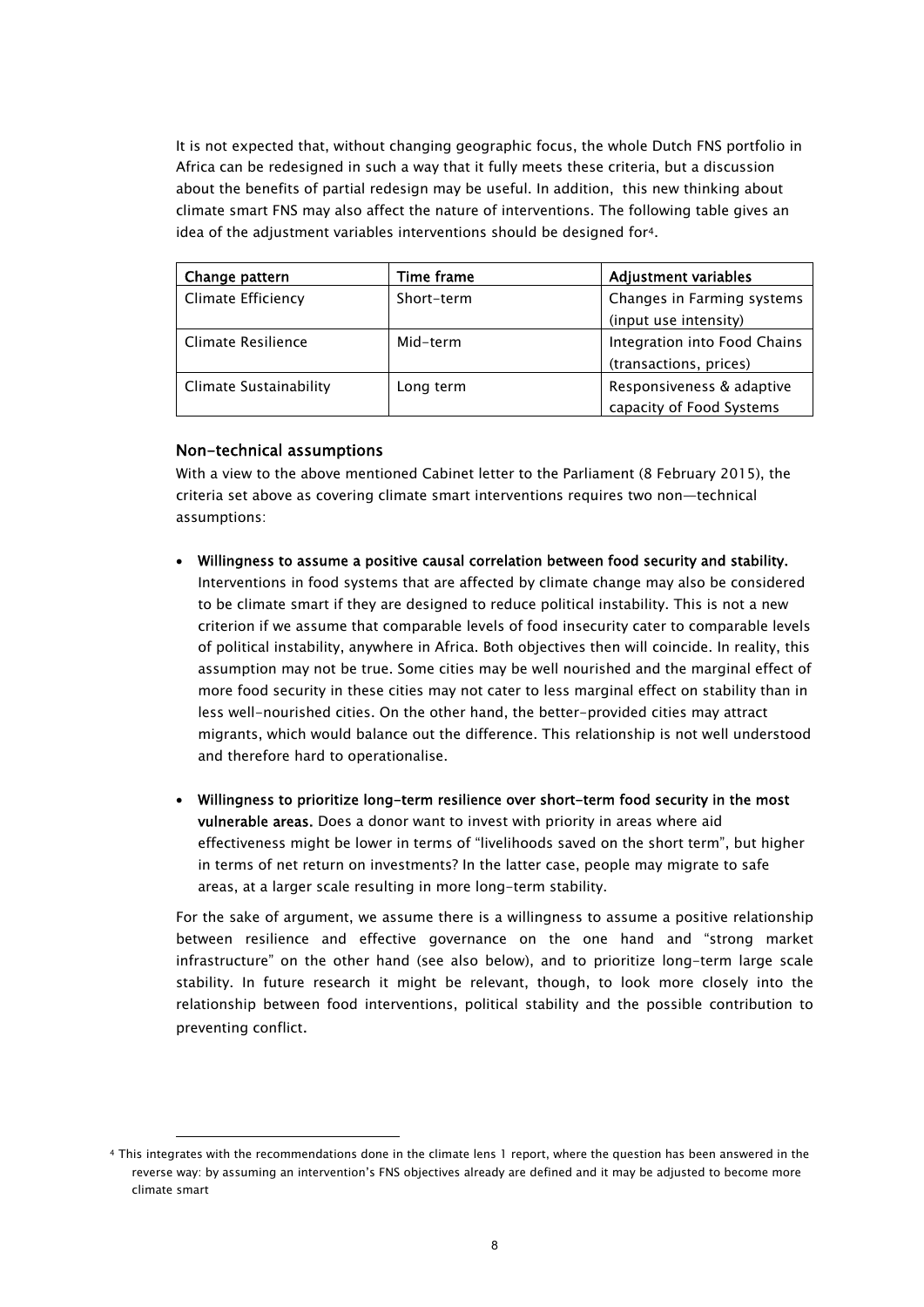### 4.2 Which analysis is required to design climate smart food and nutrition security (FNS) interventions?

With the above criteria, looking for the most climate smart FNS interventions in Africa is still not straightforward. For simplicity, it may be assumed that currently unproductive parts of Africa will not become productive in the future, as most of these will be either remote, unfertile or protected; to that end the DSU experts believe it is reasonable to leave the 20% least productive (in terms of food for Africa itself) surface area out of the analysis.

Further operationalisation will depend on many - often locally determined - circumstances:

- [FOOD PRODUCTION] The smartest localities for climate smart interventions may have to be identified with a small "grid size" (10 km x10 km) if these need to take into account the local physical (soil, water, climate) and socio-economic (finance, markets, governance) conditions of the agro-food system that determine the feasibility and cost of increasing crop yields. How can this be mapped for the whole of Africa?
- [FOOD TRADE] The theoretical yield potential may be difficult to attain, and if it is attained the produced food may not reach the population that is most undernourished, if there are no effective institutions in place for linking production through trade/transport/storage to distribution/consumption. In dynamic conditions like urbanisation, governance needs to have adaptive capacity as well. It has to enable an increase in rural labour productivity in order for cities to be fed. Moreover, maintaining people involved in agriculture requires also raising returns to labour and rural wages. How can this be mapped for the whole of Africa?
- [FOOD DEMAND] Interventions need to respond to ongoing and foreseeable transitions of the spatial economy, that is, where economic activity occurs and why. The most salient aspects of the spatial economy are urbanisation, industrialisation and development toward a (low end) service economy, often in association with the emergence of urban pockets of poverty. This implies that dietary transitions and transport/distance become key parameters of food demand. Another important one is the transition to production for the international market; workers in this industry earn money that they can spend on food – which will then have to be produced elsewhere. The emergence of international markets offers opportunity for international value chain integration and corporate social responsibility. How can interventions anticipate on such transitions?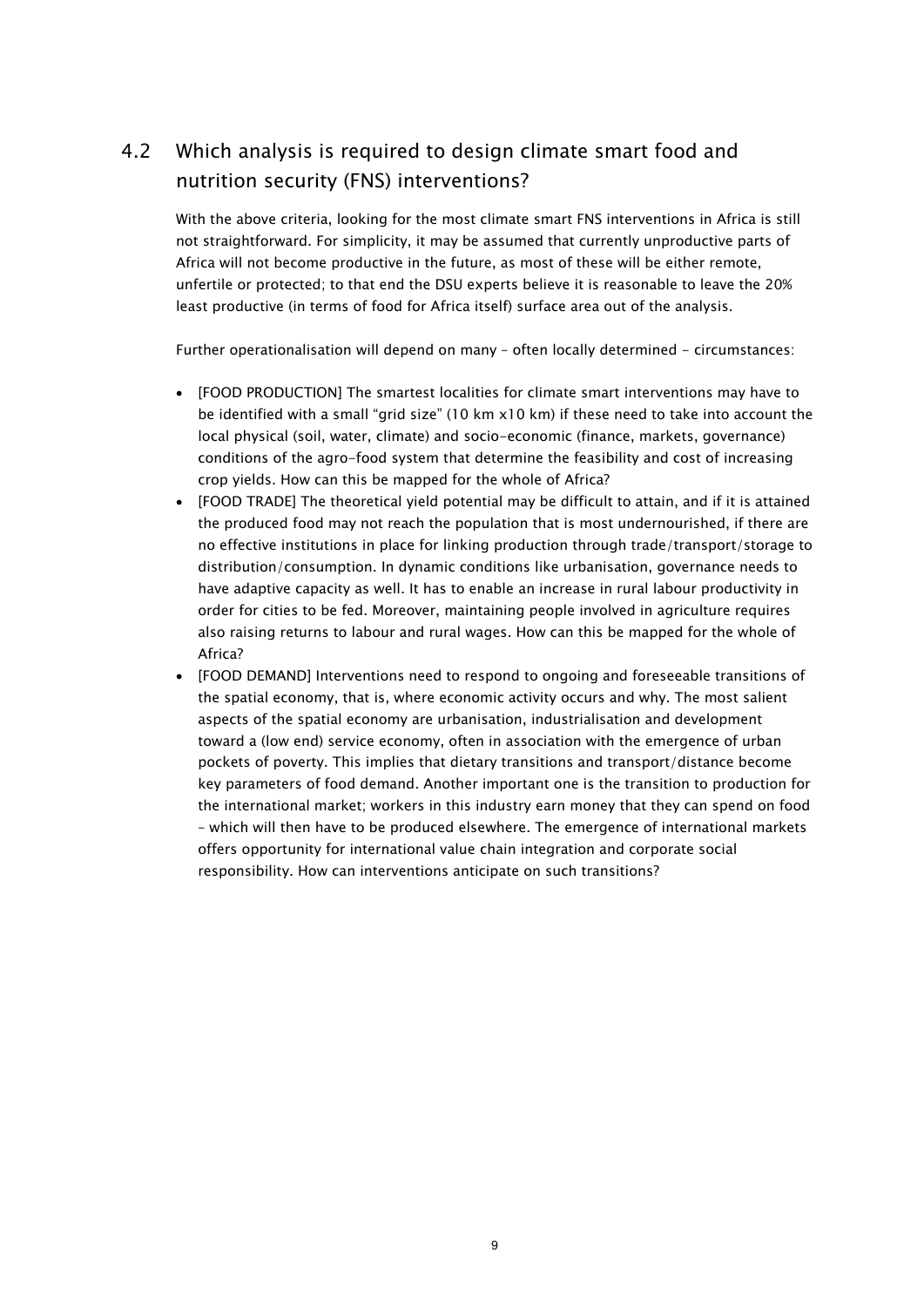# 5. Practical questions: operationalisation

### 5.1 What is needed for mapping opportunities for climate smart FNS interventions to enable strategic discussion?5

Mapping of areas with high and low potential for effective and efficient interventions to alleviate poverty and malnutrition may stimulate discussion about what is needed to better justify interventions. To that end, such maps should at least give a strong indication of that potential: current portfolios and proposed intervention strategies may be tested against it. If interventions and high potential areas are not overlapping, there is reason for further scrutiny. If they do overlap, there still may be such reason, because not only the location of the interventions matters, but also their impact.

Interventions are usually organised at the level of countries, regions in countries, and transboundary regions. "Areas of equal yield potential" may be much smaller. For salience to the potential users of the maps, the designers of interventions, rather the "grid size" should be applied that they already use; the geographic boundaries of joint actions that emerge through the application of systems thinking, i.e. along value chains and / or landscapes. Areas with a large yield gap theoretically have relatively more potential to increase food security at lower unit costs. But that is not the only relevant factor. Should the international community focus on West Africa (low investment, high yield gap), or in East Africa (higher investment, medium yield gap)? Should they intervene in North Uganda, or in South Uganda? Answering such questions calls for some way of homogenising a differentiated area, including aspects of population density, food security potential and risk incidence. This is further considered in the following paragraph.

Assuming homogenising is successful, some kind of systems thinking should be applied to make boundary judgements of intervention areas with high or low potential. There are different possibilities for criteria of boundary judgements, that all may be used according to conditions in the field:

- rural areas with some dominant or more diversified food production systems<sup>6</sup>;
- urban growth poles that develop food market relations with their hinterland;
- larger corridors of food production and consumption.

l

The map of Africa would therefore consist of a mosaic of these three types of units, some of which may overlap.

Once the mapping units have been chosen, each unit (rural area with the same dominant food system, urban pole or corridor) has to be classified as "high" or "low" potential. Here, the following matrix may be helpful:

<sup>5</sup> This is consistent with existing approaches like proposed in Realising the promise and potential of African Agriculture, Report of the Ad-Hoc Follow-up Committee of the inter Academic Council, October 2005.

<sup>6</sup> see: Dixon. J. & Gulliver, A. (2001) Farming Systems and Poverty. IMPROVING FARMERS' LIVELIHOODS IN A CHANGING WORLD. FAO: Rome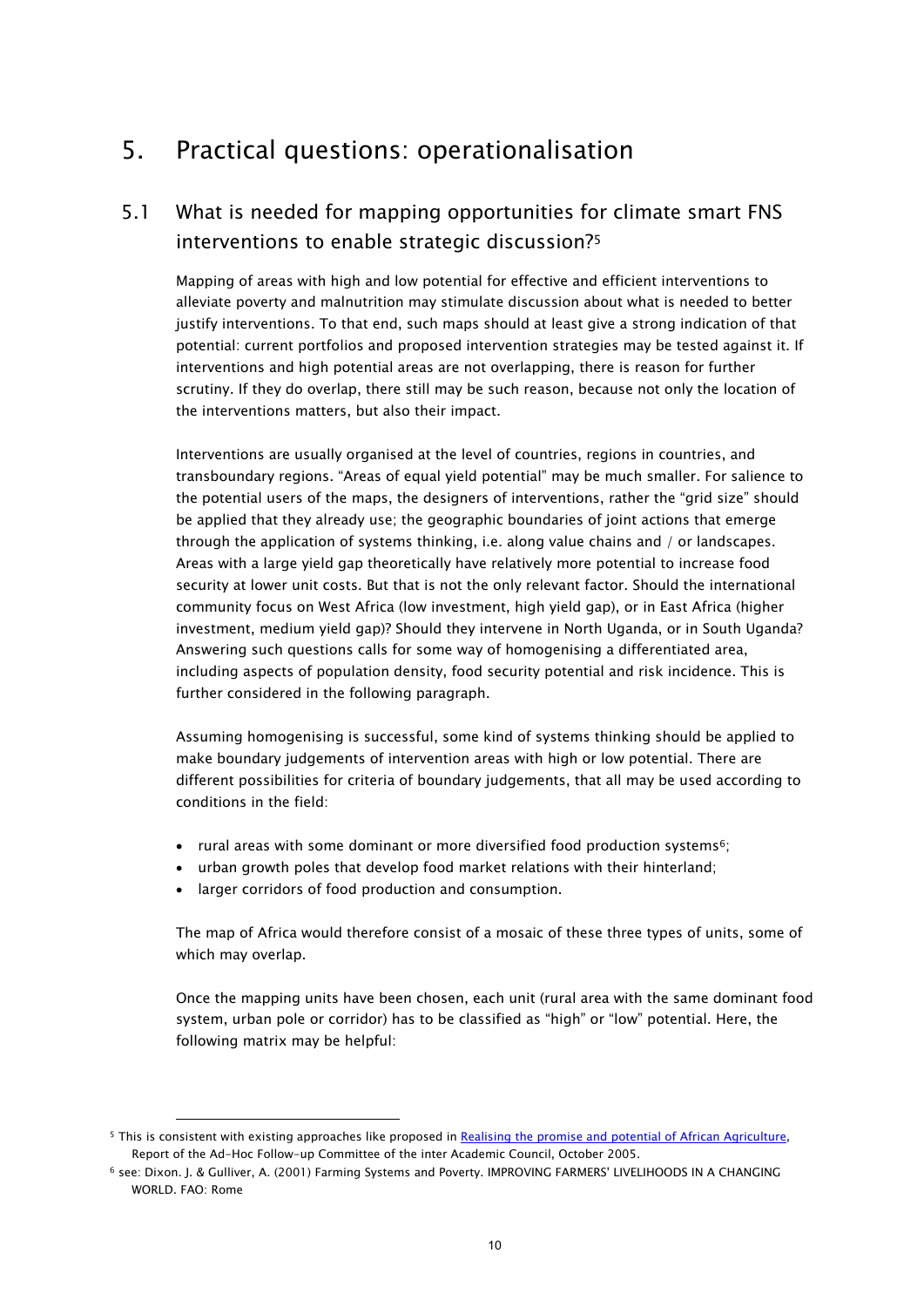|                     | Food system dynamics |                                                                                                                             |                                                                                                                                            |
|---------------------|----------------------|-----------------------------------------------------------------------------------------------------------------------------|--------------------------------------------------------------------------------------------------------------------------------------------|
|                     |                      | Low                                                                                                                         | High                                                                                                                                       |
| Climate<br>dynamics | Low                  | Medium potential for FNS<br>А.<br>interventions (yield may be<br>increased but demand is not<br>growing as much)            | High potential for FNS<br>В.<br>interventions (strong<br>investment potential,<br>relatively easy physical<br>conditions)                  |
|                     | High                 | Low potential for FNS<br>C.<br>interventions (preserving local<br>systems that have little yield<br>potential at high cost) | Medium potential for FNS<br>D.<br>interventions (investment<br>potential is high, but agro-<br>ecological conditions make it<br>difficult) |

Table 1: Possible dimensions for the FNS-CSA potential of a geographic unit

| Food system dynamics               |                                              |  |  |  |
|------------------------------------|----------------------------------------------|--|--|--|
| Low                                | Hiah                                         |  |  |  |
| Low demand from nearby cities      | High demand from nearby cities (or harbours) |  |  |  |
| Scarce market infrastructures      | Strong development of market infrastructures |  |  |  |
| Little presence of banks/investors | Much presence of private investors           |  |  |  |

The following criteria are theoretically available for this classification:

As regards to climate dynamics, a combination can be sought of the expected climate change and the vulnerability of the production system to that, depending on available data for both at small grid size.

Once all units have been classified according to their potential, a sensitivity analysis is necessary to allow for interactions with neighbouring areas. To better reflect real opportunities, the applied class of a unit may have to be adjusted, for example, if an urban pole is likely to be outcompeted or if a unit is so well nourished that food security cannot become a security issue. (However, see the reservations above about the available knowledge about this relationship).

#### Link with effective governance and political instability

The criterion above "scarce / strong development of market infrastructures" (which include land governance, physical infrastructures and market institutions), can be taken as the first proxy for effective resource governance as a stable context of food systems. The second context factor is political (in)stability. In the proposed approach, this is represented by the proxy "little/much presence of (public) market infrastructure". It is assumed possible to represent this proxy as an indicator for the prospects for private Foreign Direct Investment (FDI) for all units on the map. For parts of Africa there are better sources, however. Recent research gives first insights into areas that are at risk for conflict in the Sahel and the Horn of Africa regions (see http://www.inform-index.org/Subnational). These areas are vulnerable for climate change, and most probably private banks/investors have less interest for these areas. The implication is that the darker areas in the figure will usually be categorized as "low food system dynamics" and "high climate dynamics" and therefore having low FNS-CSA investment potential. The authors are aware that this method of categorizing may not represent the subtler factors that also may influence potential.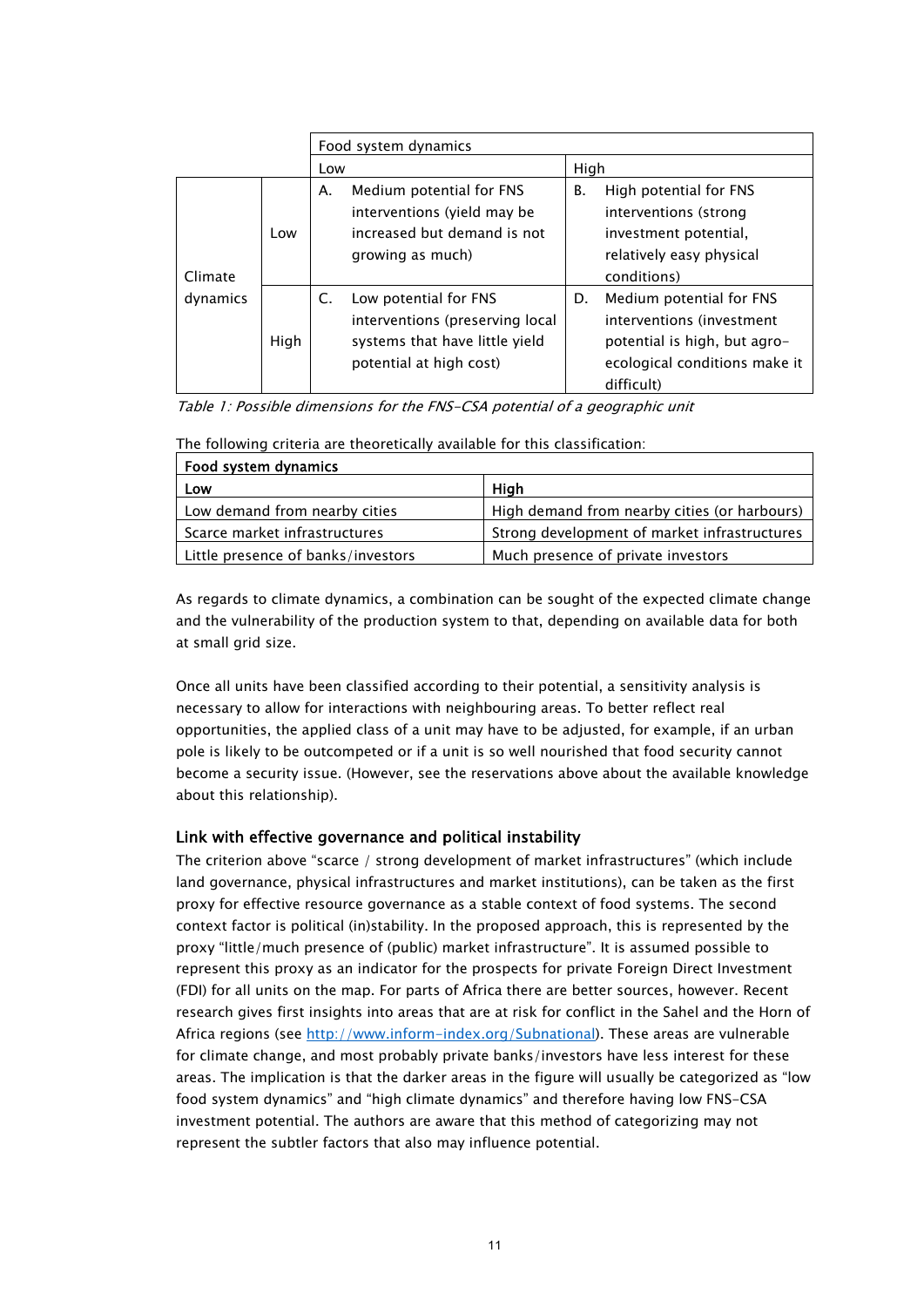

Figure 1: Darker areas are at risk of conflict, according to inform-index.org

### 5.2 How should such a map deal with the heterogeneity of food systems and climate change issues?

Case countries Mali and Burkina Faso have been selected to further operationalize and test the approach: climate change is expected in these countries and some areas are vulnerable to that: IPCC climate change scenarios show that their whole combined territory is at risk of changes in temperature and precipitation. "Temperature projections over West Africa for the end of the 21st century from global climate simulation range between 3 and 6 °C above the late 20<sup>th</sup> century baseline depending on the emission scenario. (..) "precipitation is more uncertain than temperature" (.. ) there is a low confidence of the delay in the onset of the West African rainy season with intensification of late-season rains in the latest projections"7.

Knowing this, the method can be applied without the need to inaccurately downscale to small grid the available maps showing climate change scenarios.

Both countries are mapped, whereby each grid is classified as "high" or "low" potential with respect to both food systems dynamics and climate dynamics. By means of including and weighing several indicators the classification is operationalised (as indicated above, without specifying scenarios for climate change at small grid scale)8. The aforementioned classification will result in a  $2*2$  matrix with quadrants A, B, C or D (Table 1).

 $\overline{a}$ 

<sup>&</sup>lt;sup>7</sup> See Jens O. Riede, Rafael Posada, Andreas H. Fink and Frank Kaspar, 2016. What's on the 5<sup>th</sup> IPCC report for West Africa? In: Adaptation to Climate Change and Variability in Rural West Africa. Springer. (The 5<sup>th</sup> IPCC report itself has only a very indicative map of Africa showing scenarios for future climate).

<sup>8</sup> See underlying report: Ruben, R., Hennen, W., and Van Asseldonk, M. (2016). Mapping high/low food system dynamics and high/low climate dynamics. Wageningen Economic Research.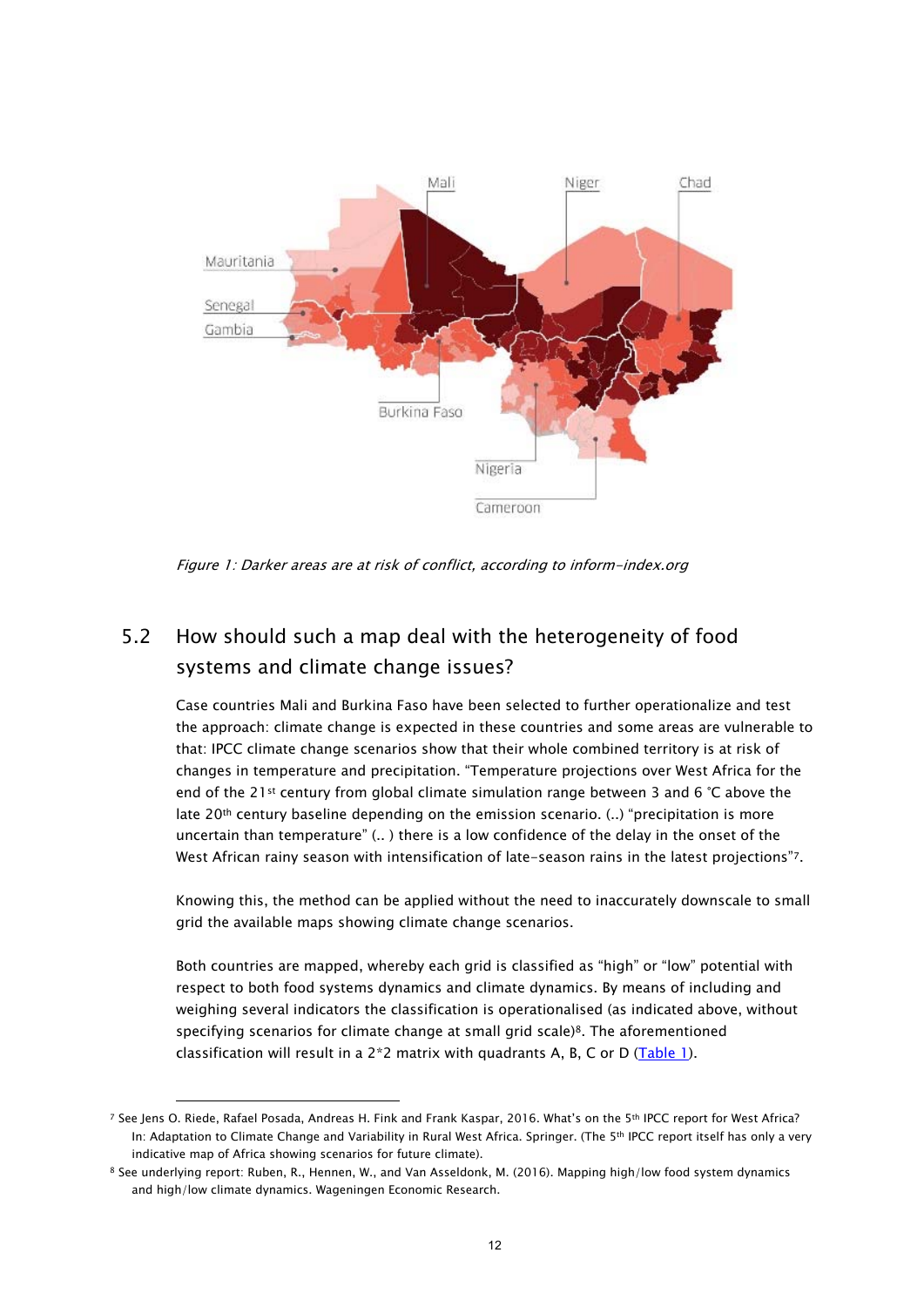Given the base scenario (i.e., current situation) mapping results are depicted in Figure 2, and with varying resolution (minutes longitude/latitude) in  $Figure 3$ . The maps for food system dynamics and climate dynamics, which are derived from the Global-Detector indicators, are combined in a map showing the potential for climate smart FNS. Urban regions with a high value for food system dynamics have a high (green) or medium (orange) potential. This holds especially for the urban regions of Ouagadougou, and to a lesser extent Bobo-Dioulasso in Burkina Faso and Bamako, Sikasso, Koutiala, Ségou and Mopti in Mali. Rural regions with a low value for food system dynamics have a medium (yellow) or low (red) potential. Areas with negligible population on a grid cell are excluded, e.g. the Sahara Desert.

The advantage of the presented mapping approach is that it is a systematic approach (repeatable in other areas by using open source data) within a flexible framework (new information can be added and underlying indicators can be alternatively weighed).



Figure 2: Mapping results: areas with high, medium and low potential for climate smart interventions into food systems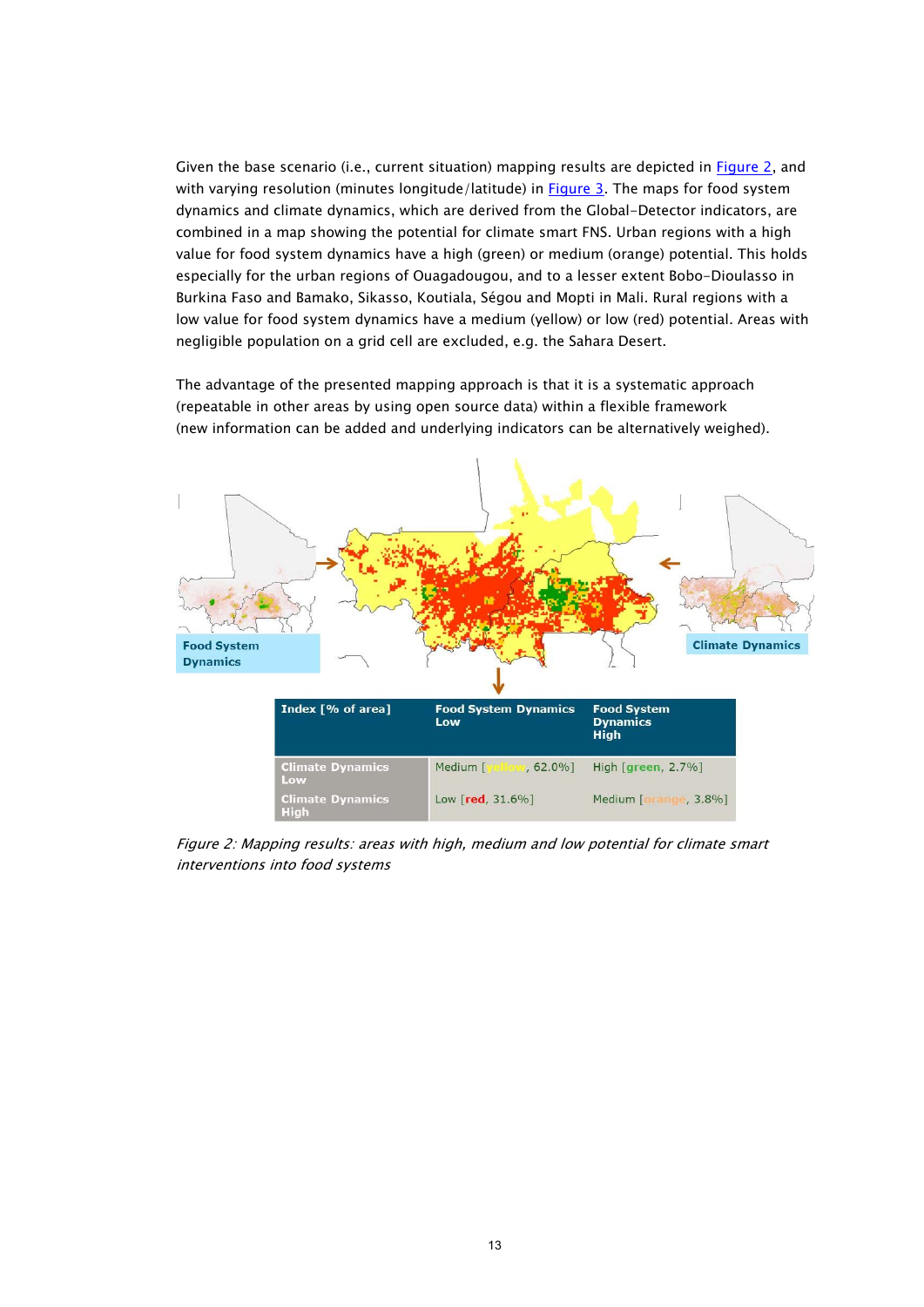

Figure 3: Results with varying resolution (minutes longitude/latitude)

In addition, a scenario is analysed to determine the impact of population increase from 2015 to 2030 on the potential for climate smart FNS interventions (Figure 4). Population increase is derived from World bank statistics and assume increase of 60% in Mali and 48% for Burkina Faso. Assumed is that increase is proportional in rural and urban areas. Due to increasing population density the areas increase where Food System Dynamics is high (green and orange areas).



Figure 4: Mapping results of scenario population increase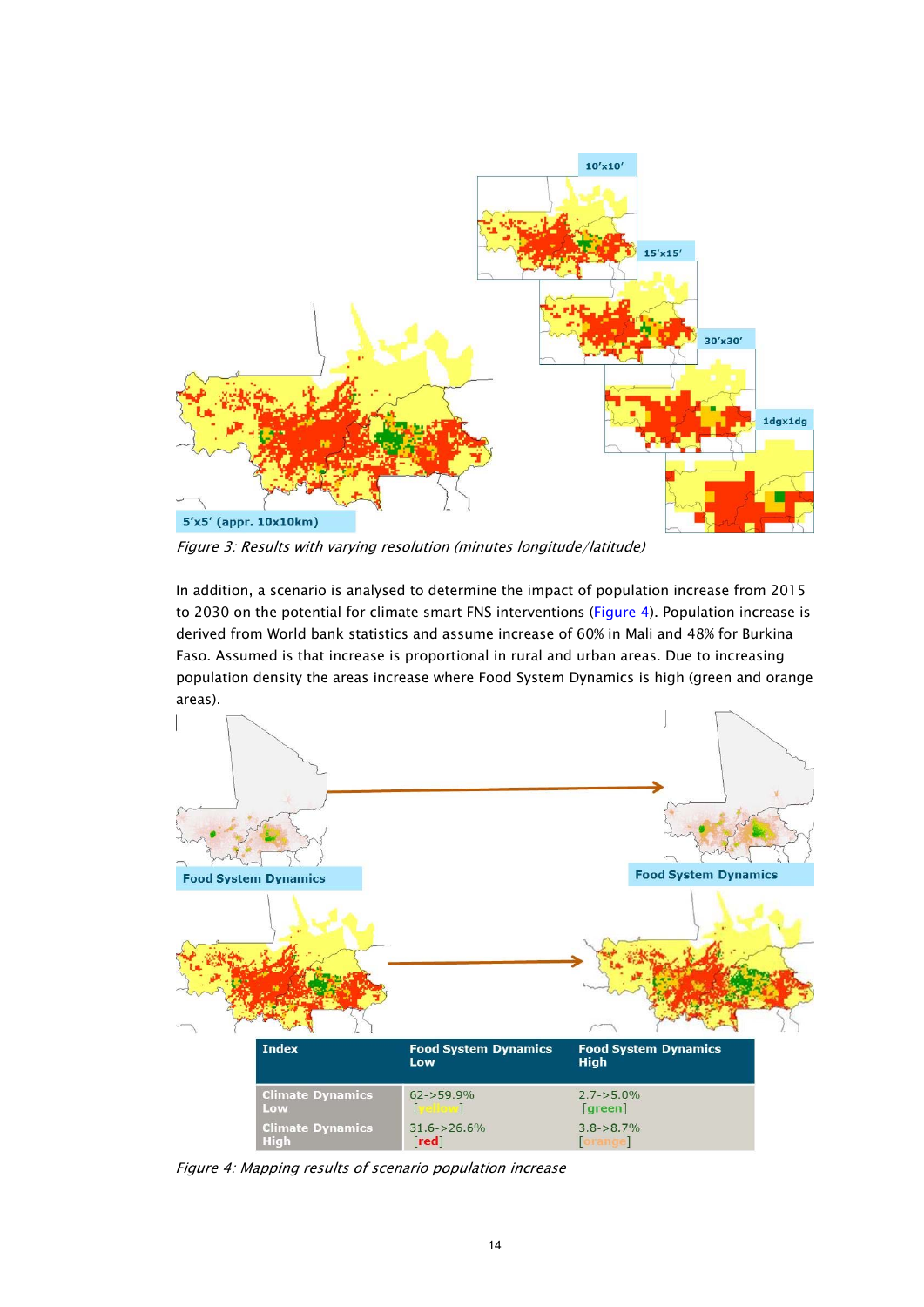#### Assessment by a wider expert group

The assessment of the Proof of Concept outlined above by the wider expert group informed about opportunities and requirements for the further operationalization of this approach for policy purposes. The spatially-explicit food systems approach enables to identify suitable areas for specific types of interventions.

The application of the analytical framework can be enriched by addressing the following key challenges:

- Scaling: much detailed information on resource variability is available at high density grid level (soil potential, water, accessibility), whereas risks from climate change dynamics and political instability are usually projected at higher scale level (sub-region, department). Also socio-economic indicators (e.g., household income and savings, expected population increase) are currently only available at country level.
- Timing: expected changes in climate dynamics and in food systems may become manifest at different time scales; it is therefore important to focus on the earliest constraint that is likely to be met.
- Space: climate change is likely to shift the 'feasible' region for FNS programs. Some subzones are connected to other zones (e.g. migratory herders) that ask for integrated spatial analysis.
- Climate mitigation and adaptation options need to be distinguished: the former mainly in Section D and the latter in Sections A and B.
- Mobility and Migration are considered as 'outcomes' of critical FNS conditions that can be partly addressed through (local) CSA resource intensification.
- Robustness and Resilience are considered by incorporating climate variability and specifying local buffer stocks.

It should be remembered that even without these improvements the maps already give valuable clues to experts who are familiar with the local situation. Moreover, even with all suggested improvements, FNS strategists should not be encouraged to use the maps without the help of such experts.